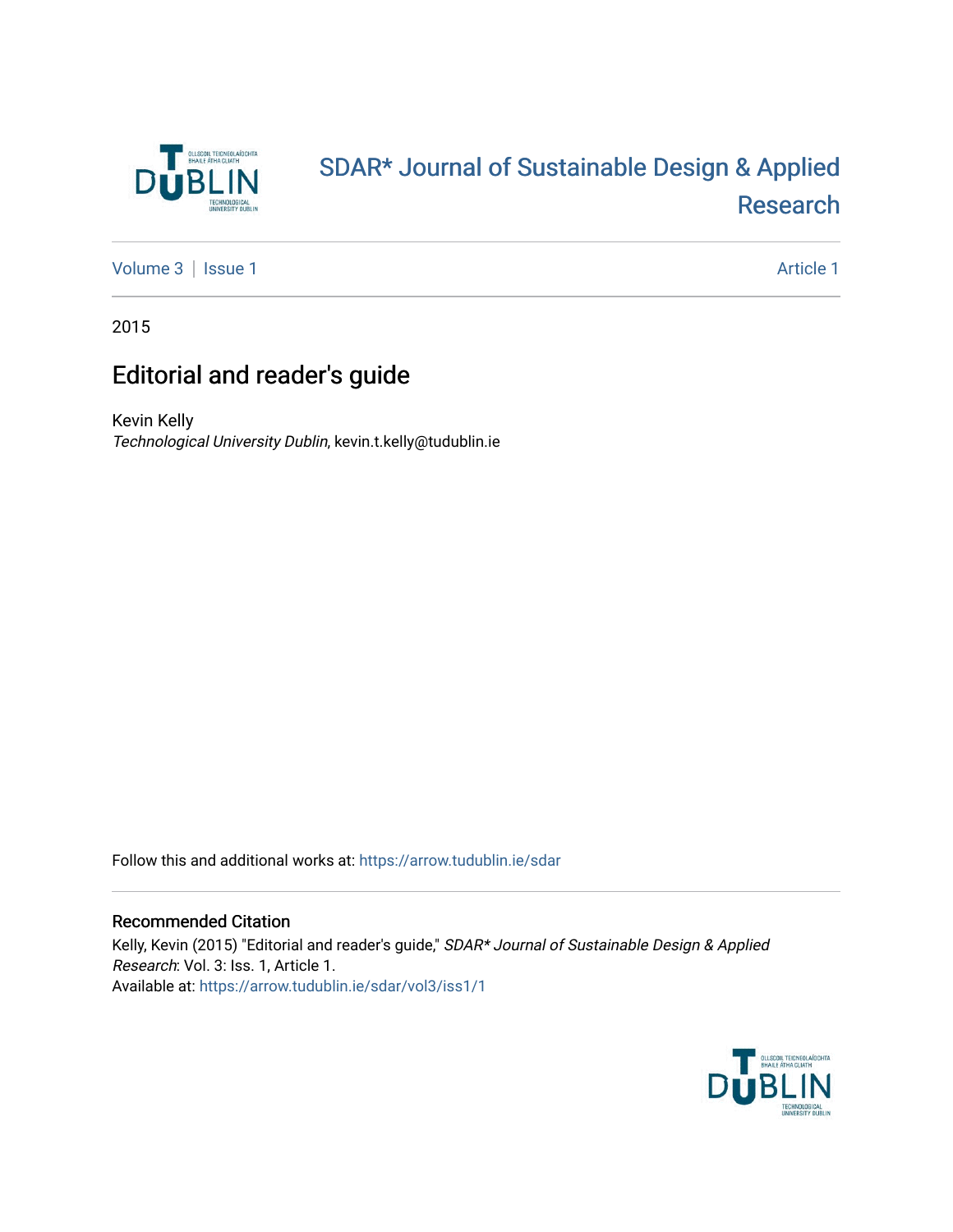### Editor's foreword

**This is the** fifth edition of the *SDAR Journal* and all 25 papers are now available online at: http://arrow.dit.ie/sdar/

Presently we publish five papers in one edition annually but we are considering extending to more papers in 2016. The *SDAR Journal* is coming in for very favourable comment, both in Ireland and internationally, and you will see if you open the link above that there have been 12,000 downloads of papers from over 100 countries worldwide. Presumably, you are currently reading a hardcopy printed edition and you may be interested to know that we have also distributed 10,000 paper copies to industry and academia throughout Ireland.

The intention of the *SDAR Journal* is to encourage the publication of insightful evidence-based findings from innovative practice in low-energy design of the built environment. Industry engineers who submit their work can rely on us to assist by offering free support and peer review processes supported by experienced authors and academics. *SDAR Journal* papers come from a combination of experienced authors, practicing engineers and researchers. However, many of our authors have not previously published in a scholarly journal and so we consciously act as an entry point for working engineers and inexperienced researchers.

To publish, we demand critical reflection and objective evaluation of real-world projects, but we help authors achieve this. I would encourage every company to implement applied research in their companies through post-occupancy evaluations and similar evaluation. If you are doing this already, then consider submitting short abstracts of proposed papers to us so that we might engage with you to help bring these ideas to fruition through publication of the findings. Such publications help leading companies add value to their work by evidencing claims through a rigorous (and free) peer-review process.

Would-be contributors are also encouraged to submit abstracts for the annual SDAR Awards and Irish Lighter competitions. This issue carries two papers from this year's *SDAR Awards* and two papers from the Irish Lighter competition. The final paper is derived from a presentation at the CIBSE/ASHRAE annual conference.



rin 1201

**Dr Kevin T. Kelly** *C Eng FCIBSE FSLL FIEI Head of School of Multidisciplinary Technologies Dublin Institute of Technology Past President Society of Light & Lighting Kevin.kelly@dit.ie*

#### *Editorial Board*

**Professor Brian Norton,** Dublin Institute of Technology

**Professor Andy Ford,**  London South Bank University

**Professor Tim Dwyer,**  University College London

**Dr Hywel Davies,**  CIBSE

**Mr David Doherty,** Chairman,CIBSE Ireland

**Professor Gerald Farrell,**  Dublin Institute of Technology

**Professor John Mardaljevic,** Loughborough University

**Professor Michael Conlon,**  Dublin Institute of Technology

**Professor David Kennedy,** Dublin Institute of Technology

**Dr Kevin Kelly,** Dublin Institute of Technology, CIBSE, SLL

2